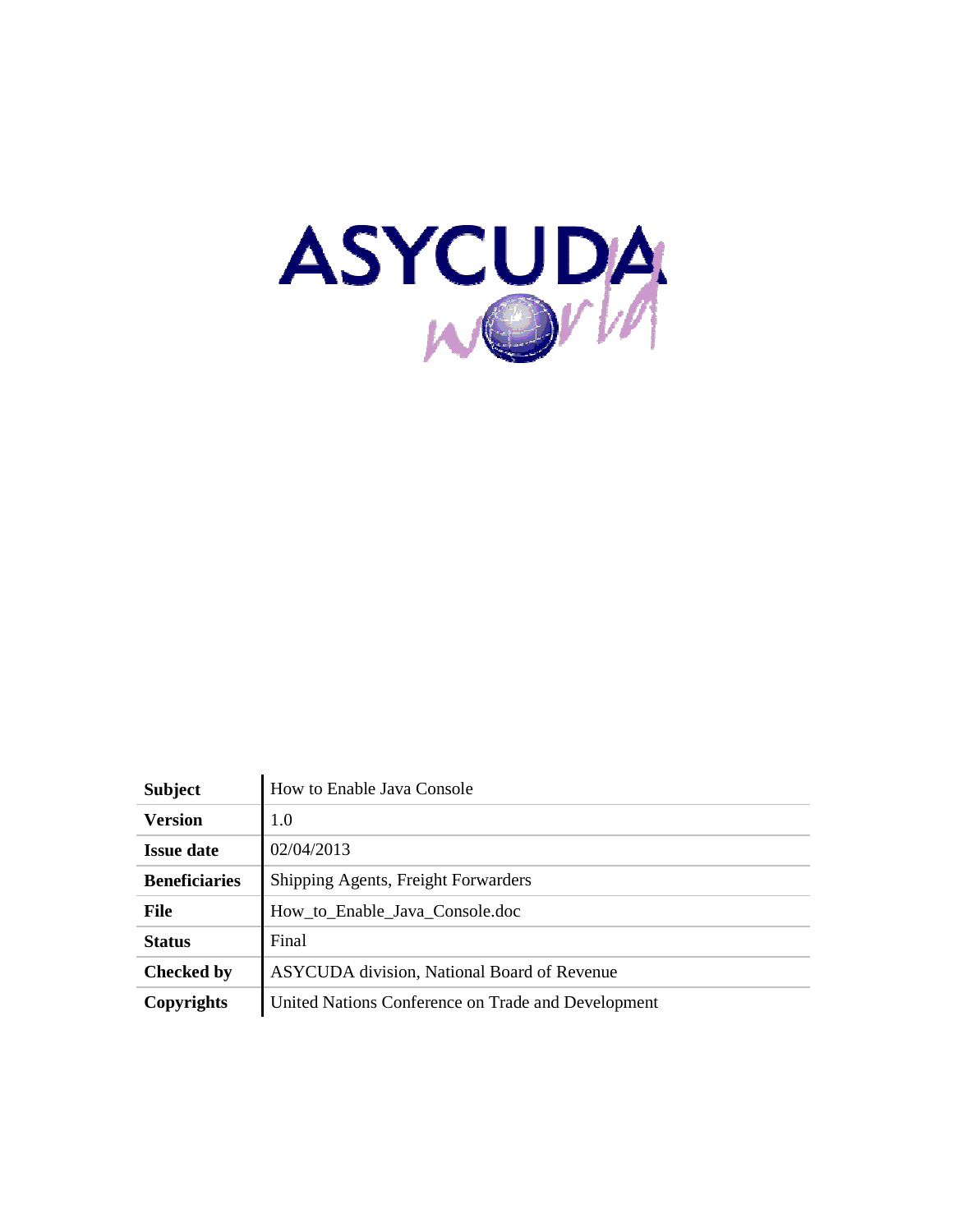

## How to read this document



This symbol indicates advice and recommendations. Information on best practices and recommended procedures related to the current topic is contained here.



**Keyword** Definition

This symbol indicates a warning. Information on common pitfalls or dangers associated with the current topic is contained here.



This symbol indicates an example to further illustrate the current topic.

| Source 1 -<br>This is an example<br>of source code | Source code.                  |
|----------------------------------------------------|-------------------------------|
|                                                    |                               |
|                                                    | Phase 3<br>Phase 1<br>Phase 2 |

*Figure1 - This is an example of figure*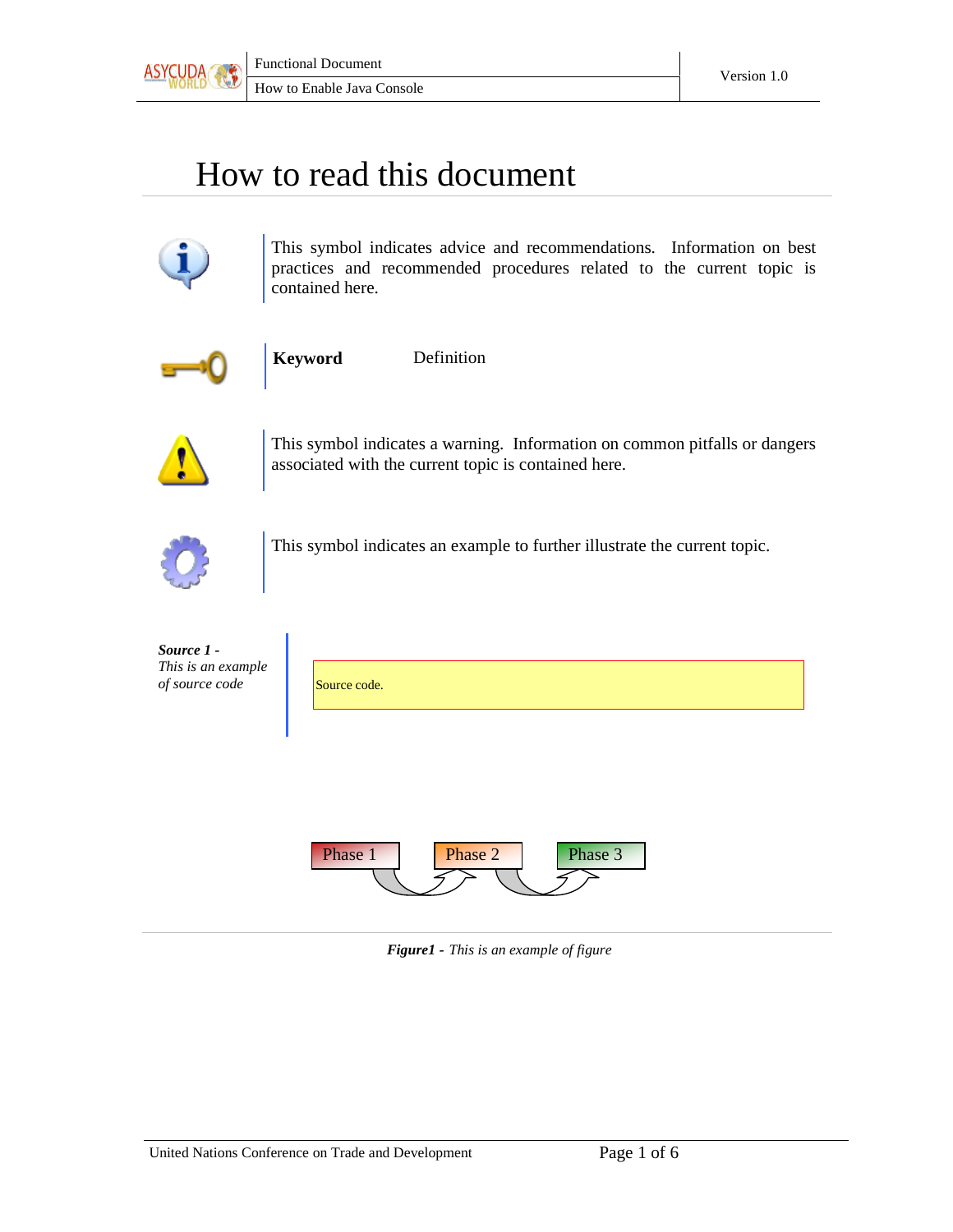

## 1. Enable Web Browser to display Java Console for **Troubleshooting**

To help diagnose Java implementation issues it is helpful to gather information from the Java Console and email it to our support team.

Here are the steps to enable your java console.

On your keyboard, hold the key and press the 'R' key. This will open a "Run" window similar to the one shown below

| Run   |                                                                                                          |
|-------|----------------------------------------------------------------------------------------------------------|
|       | Type the name of a program, folder, document, or Internet<br>resource, and Windows will open it for you. |
| Open: |                                                                                                          |
|       |                                                                                                          |
|       | Cancel<br>OK<br>Browse                                                                                   |

In this dialog, enter "javacpl" in the field labeled "Open", and click "OK".

After you clicked OK, a popup window like the one below will be displayed. Click the "Advanced" tab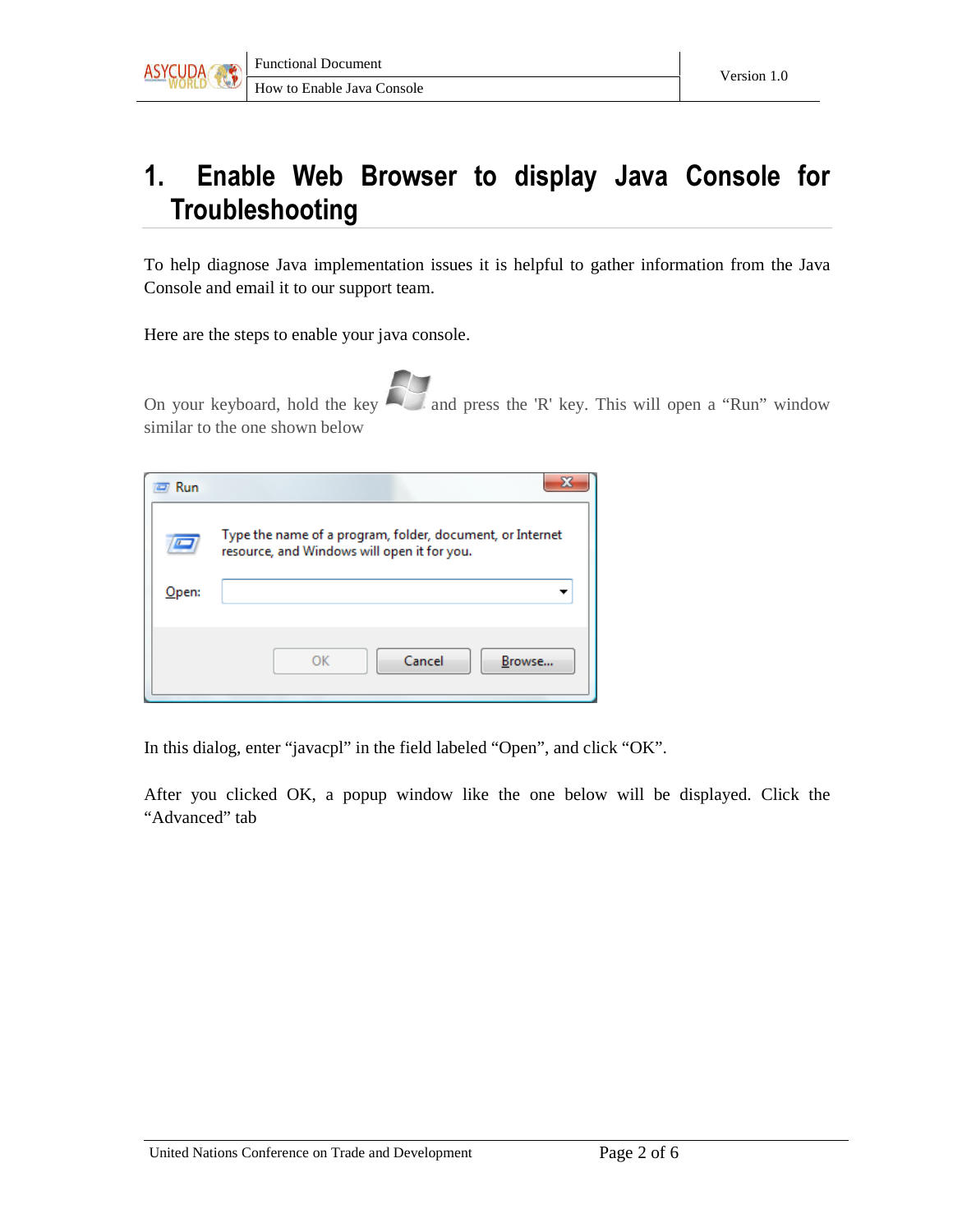



| <b>Java Control Panel</b><br>General Update<br>Advanced<br>Security<br>Java                                                                                                             |
|-----------------------------------------------------------------------------------------------------------------------------------------------------------------------------------------|
| About                                                                                                                                                                                   |
| View version information about Java Control Panel.                                                                                                                                      |
|                                                                                                                                                                                         |
| About                                                                                                                                                                                   |
| Network Settings                                                                                                                                                                        |
| Network settings are used when making Internet connections. By default, Java.<br>will use the network settings in your web browser.Only advanced users should<br>modify these settings. |
| Network Settings                                                                                                                                                                        |
| Temporary Internet Files                                                                                                                                                                |
| Files you use in Java applications are stored in a special folder for quick execution<br>later. Only advanced users should delete files or modify these settings.                       |
| Settings<br>View                                                                                                                                                                        |
| Cancel<br>OK.<br><b>Apply</b>                                                                                                                                                           |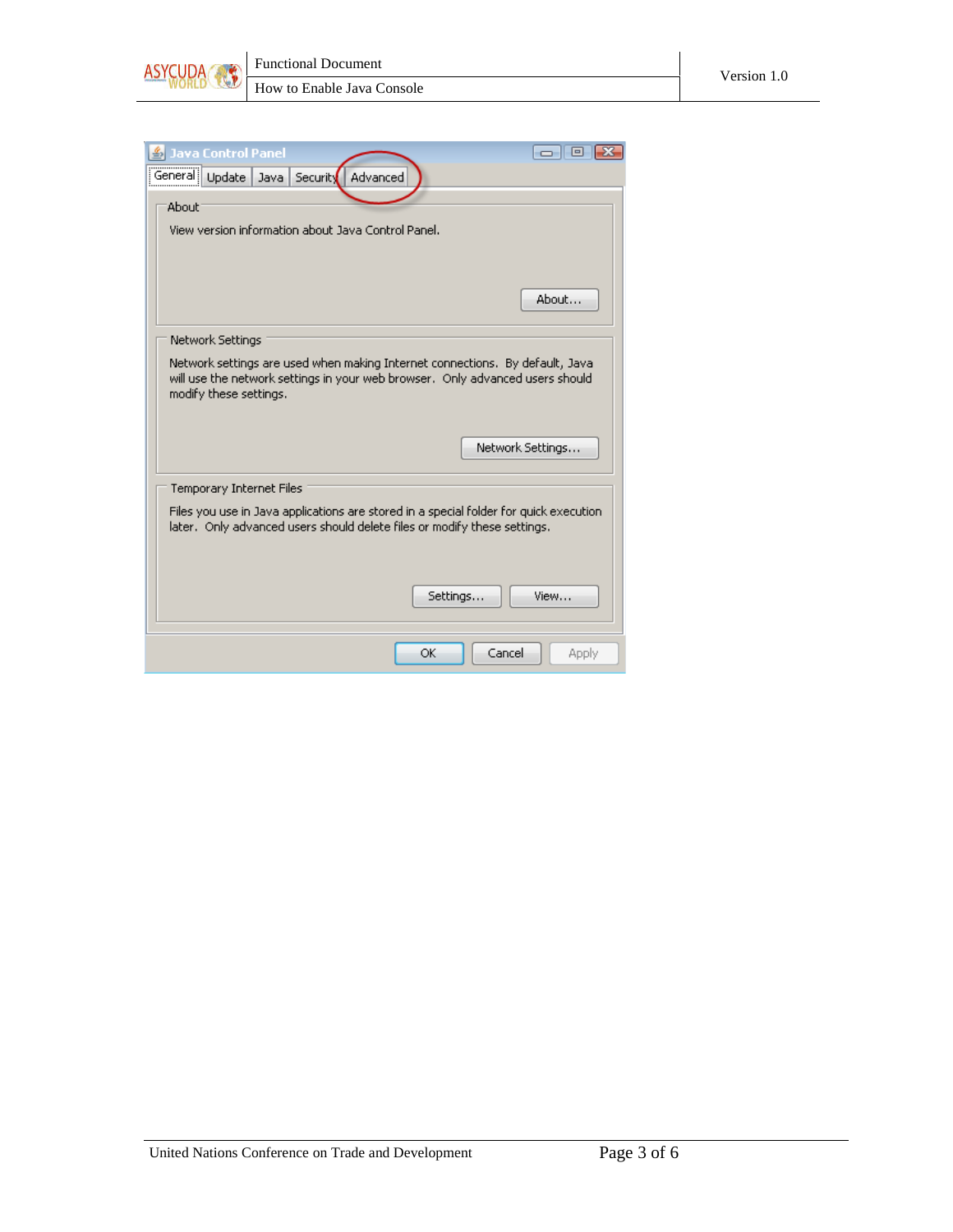

After clicking the Advanced tab, the following options will be presented. Expand the Java Console option by clicking the + sign then select "Show console" and click "OK" to complete

**The options you have just configured allows you to see the Java Console pop up whenever you start the ASYCUDA World Client, as seen below:**